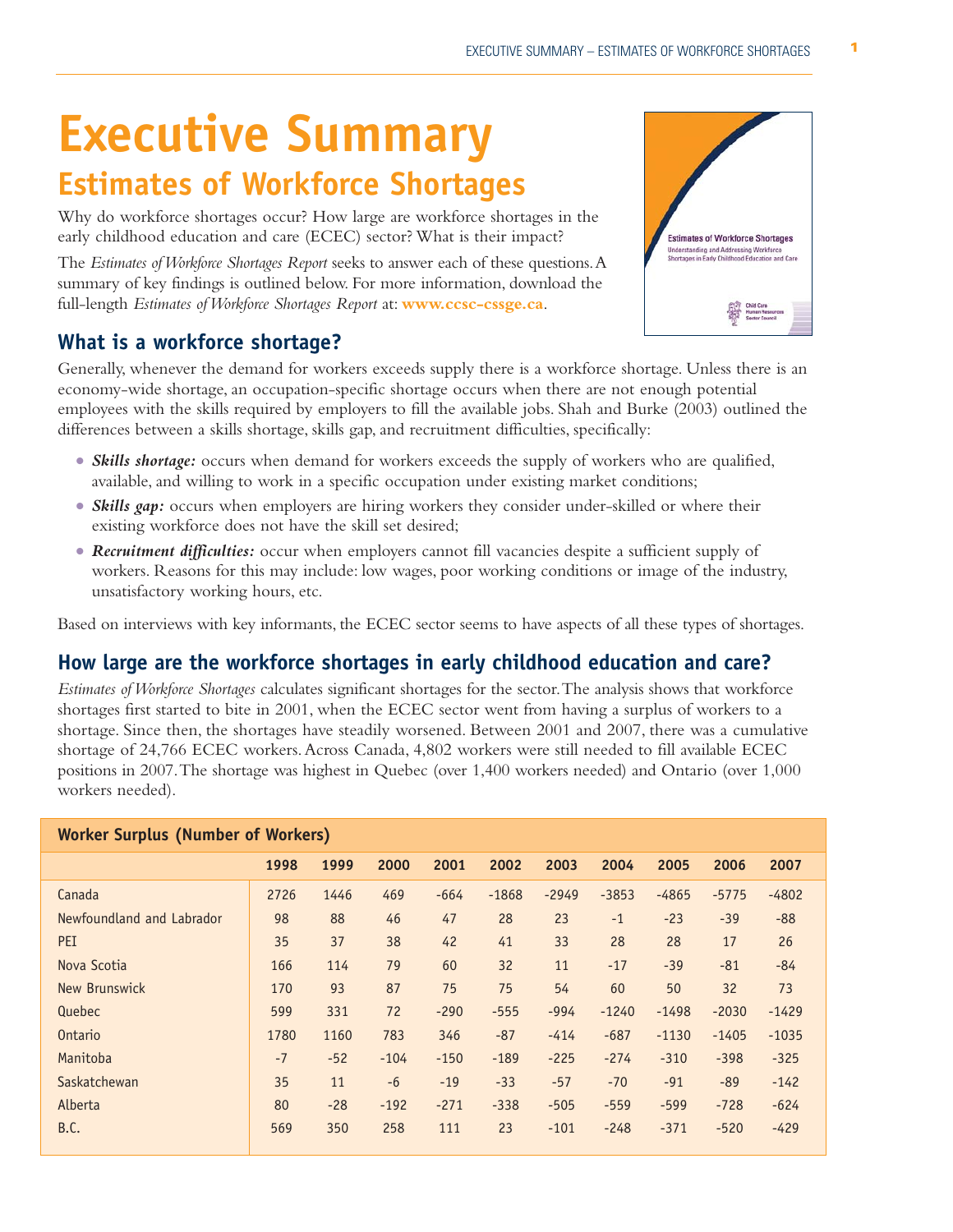The shortages are significant because the data suggest they are especially acute for those who have training and qualifications to work in the sector.There is no workforce shortage for those who are paid hourly and have lower qualifications.

It is important to note that most methods of measuring occupational workforce shortages look at the unemployment rate, wage growth, and employment growth of a single occupation in comparison to all occupations. In order to determine if workforce shortages exist in the ECEC sector, the approach taken by the U.S. Bureau of Labor Statistics (BLS) and the Canadian Occupational Projection System (COPS) was used. In order to determine the size of the shortage, the unemployment-vacancy technique was used.This technique simply calculates the shortage by subtracting the number of unemployed from the number of vacancies.To do this properly it is important to have consistent definitions of unemployment and vacancy rates, as some of the unemployed may not be qualified or may not live in the areas where vacancies exist. For a detailed explanation, including background on the data sources used, see the full-length *Estimates* report.

#### **Why are workforce shortages in the ECEC sector occurring?**

The *Estimates Report* examined the reasons a shortage of skilled workers exists in the ECEC sector these include:

**Technological change:** Technological change increases the demand for highly skilled work. In Canada the demand for highly skilled workers is rising faster than the demand for low-skilled workers. Since many ECEC workers have post-secondary education, the number of alternative employment options for these workers is growing, contributing to significant turnover and recruitment issues.

**Globalization:** In a high wage country like Canada, businesses must compete by having a more productive workforce. One way to improve the productivity of the workforce is through higher education.As with technological change, an implication of globalization is that the demand for workers with higher levels of formal education are higher than for workers with lower levels of formal education. Because the ECEC sector has a workforce with above average education, demand for this type of worker will continue to rise at an above average rate.This means that turnover will continue to be a drain on the ECEC sector as the most educated workers are lured to higher paying jobs outside the sector.

**Demographic changes:** An aging workforce and declining population of working age exist throughout Canada.This means that the ECEC sector will experience a rising tide of retirements and increasing replacement demand in the years ahead. Furthermore, departures to other occupations will occur as other sectors partly seek to replace workers by "raiding" lower-paid occupations that have high levels of education.

**Demand:** Demand for workers in the sector is consistently high. However, the type of demand varies by level of education. For example, between 2000 and 2007, the demand for qualified early childhood educators vastly exceeded the demand for less qualified employees. More specifically, demand for qualified ECEs increased by 40% in that period, compared to 15% for all other professions. However, since 2005, rising demand for ECEC services has meant that there are not enough qualified ECEs to fill available jobs.As a result, child care centres are increasingly hiring people with lower qualifications and receiving government exemptions<sup>1</sup> to do so.

**Wages:** Wages have remained below the level needed to meet demand.At the wage employers are willing or able to pay, few trained ECEs are interested in filling the vacancies. Shortages will be reported by these employers who may instead hire those with lower qualifications, contributing to a skills shortage.

It is important to note that slow adjustments in the labour market may cause shortages. It takes time for employers to recognize labour shortages and react to them, for example, by offering higher wages. It also takes time for workers to recognize better opportunities elsewhere and react to them.As well, employers may be reluctant to raise wages or be tied to collective agreements or inflexible remuneration structures.

Exemptions are usually given on the condition that a training plan is put in place and followed within a specific timeframe.